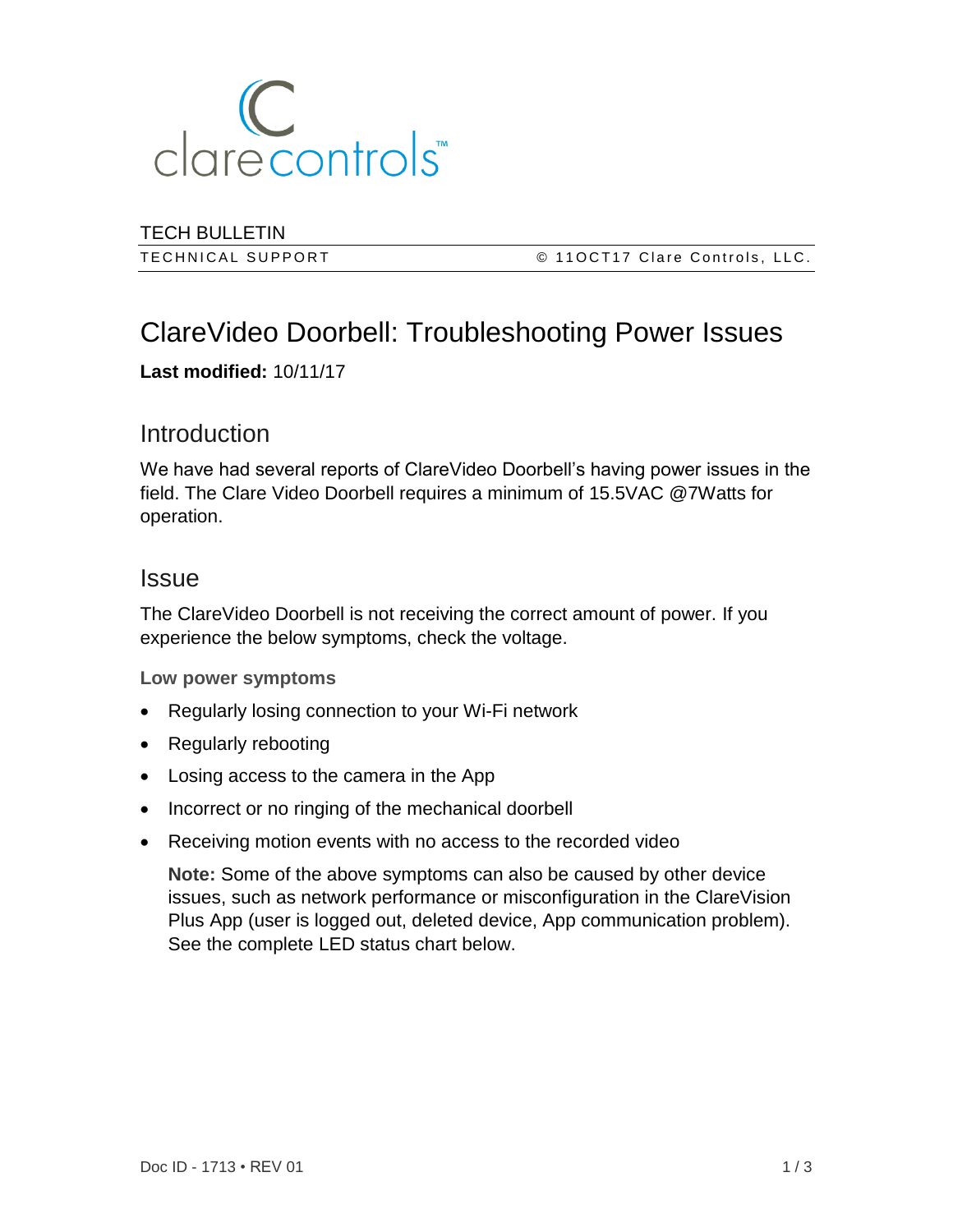| Table 1: Clare Video Doorbell complete LED status chart |
|---------------------------------------------------------|
|---------------------------------------------------------|

| Status before camera is registered |                                                             |
|------------------------------------|-------------------------------------------------------------|
|                                    | <b>Flashing Red:</b> Camera is booting                      |
|                                    | <b>Solid Red:</b> Booted, but not connected to Wi-Fi        |
|                                    | <b>Flashing Red/Blue:</b> Wi-Fi pairing mode                |
|                                    | <b>Flashing Blue:</b> Connected to Wi-Fi but not registered |

#### **Status after camera is registered**

| <b>Solid Blue: Normal Operation</b>                      |
|----------------------------------------------------------|
| <b>Flashing Blue:</b> Doorbell is calling the mobile App |
| <b>Flashing Red: Firmware is updating</b>                |

**To check the doorbell's voltage:** 

**Note:** Disconnect the doorbell and use a multimeter to test the voltage at the doorbell.

- 1. Set the multimeter next to the AC voltage function  $\sim$ .
- 2. Connect the red lead to the **VΩ** port.
- 3. Connect the black lead to the **COM** port.
- 4. Touch the red lead to one of the two wires coming out of the wall.
- 5. Press the black lead against the remaining protruding wire.
- 6. Look at the display on the multimeter and read the voltage.

You will need minimum of 15.5VAC and a maximum of 28VAC.

### **Solution**

If the ClareVideo Doorbell is not in the 15.5VAC to 28VAC range, check the transformer and wires. The transformer may be weak/damaged, or there may be resistance on the wires caused by wire damage. age, or length.

We recommend replacing the transformer and wiring to your ClareVideo Doorbell.

**Note:** Replacing the transformer requires the user of a licensed electrician. The electrician can help further troubleshoot electrical and power issues.

If you are still experiencing ClareVideo Doorbell issues, see the Clare Controls Knowledge Base or contact a ClareCare representative.